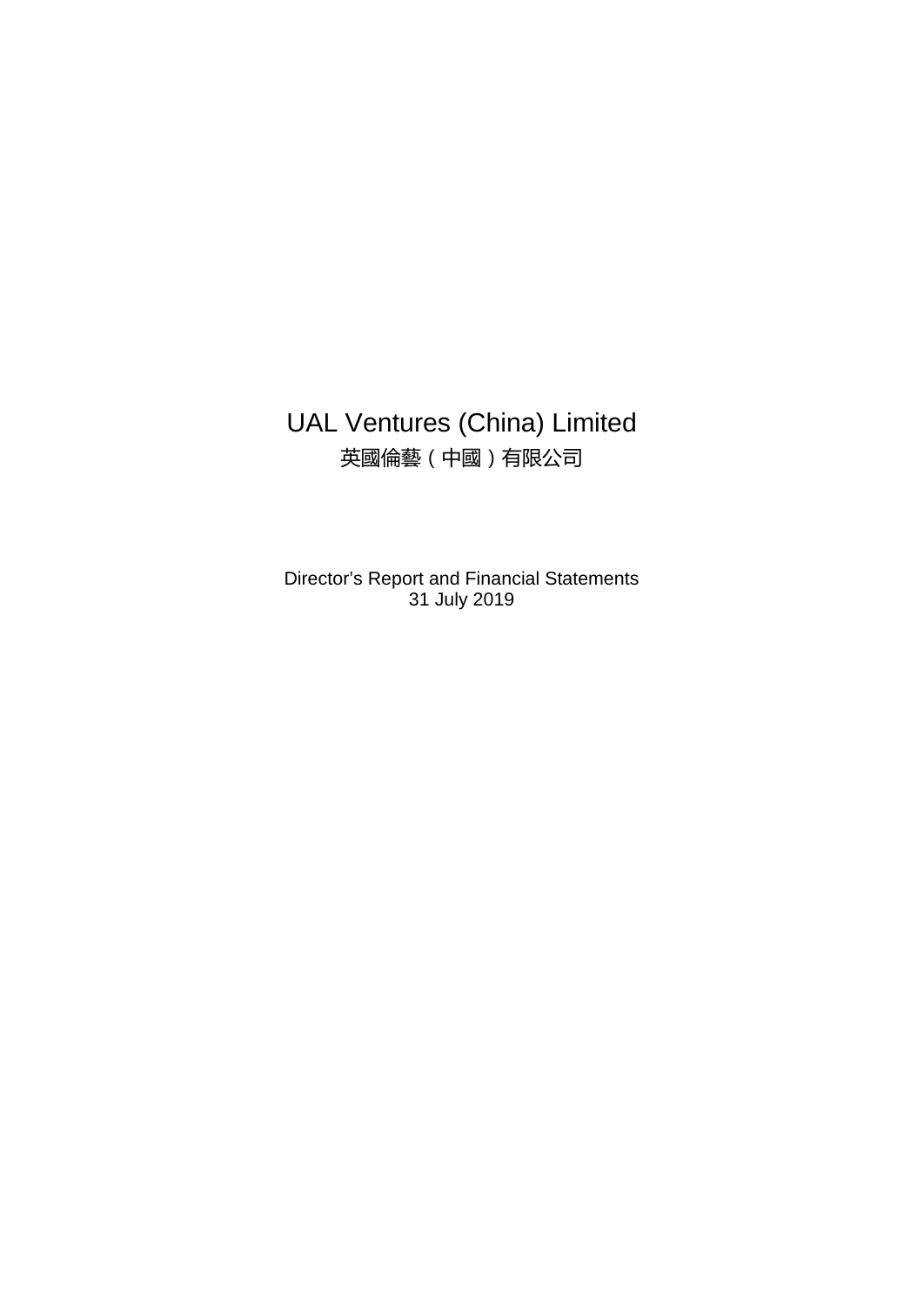# Director's report

The director submits herewith her annual report together with the audited financial statements for the year ended 31 July 2019.

#### **Principal place of business**

UAL Ventures (China) Limited ("the company") is a company incorporated and domiciled in Hong Kong and has its registered office and principal place of business at Suite 1701-02, 17/F, FWD Financial Centre, 308 Des Voeux Road Central, Hong Kong.

#### **Principal activities**

The company has remained inactive during the year.

#### **Share capital**

Details of the share capital of the company are set out in note 5 to the financial statements. There were no movements during the year ended 31 July 2019.

#### **Director**

The director during the financial year and up to the date of this report was:

Kan Mun Kiu Justin

At no time during the year was the company, or any of its holding companies or fellow subsidiaries a party to any arrangement to enable the director of the company to acquire benefits by means of the acquisition of shares in or debentures of the company or any other body corporate.

#### **Director's interests in transactions, arrangements or contracts**

No contracts of significance to which the company, any of its holding companies or fellow subsidiaries was a party, and in which a director of the company had a material interest, subsisted at the end of the year or at any time during the year.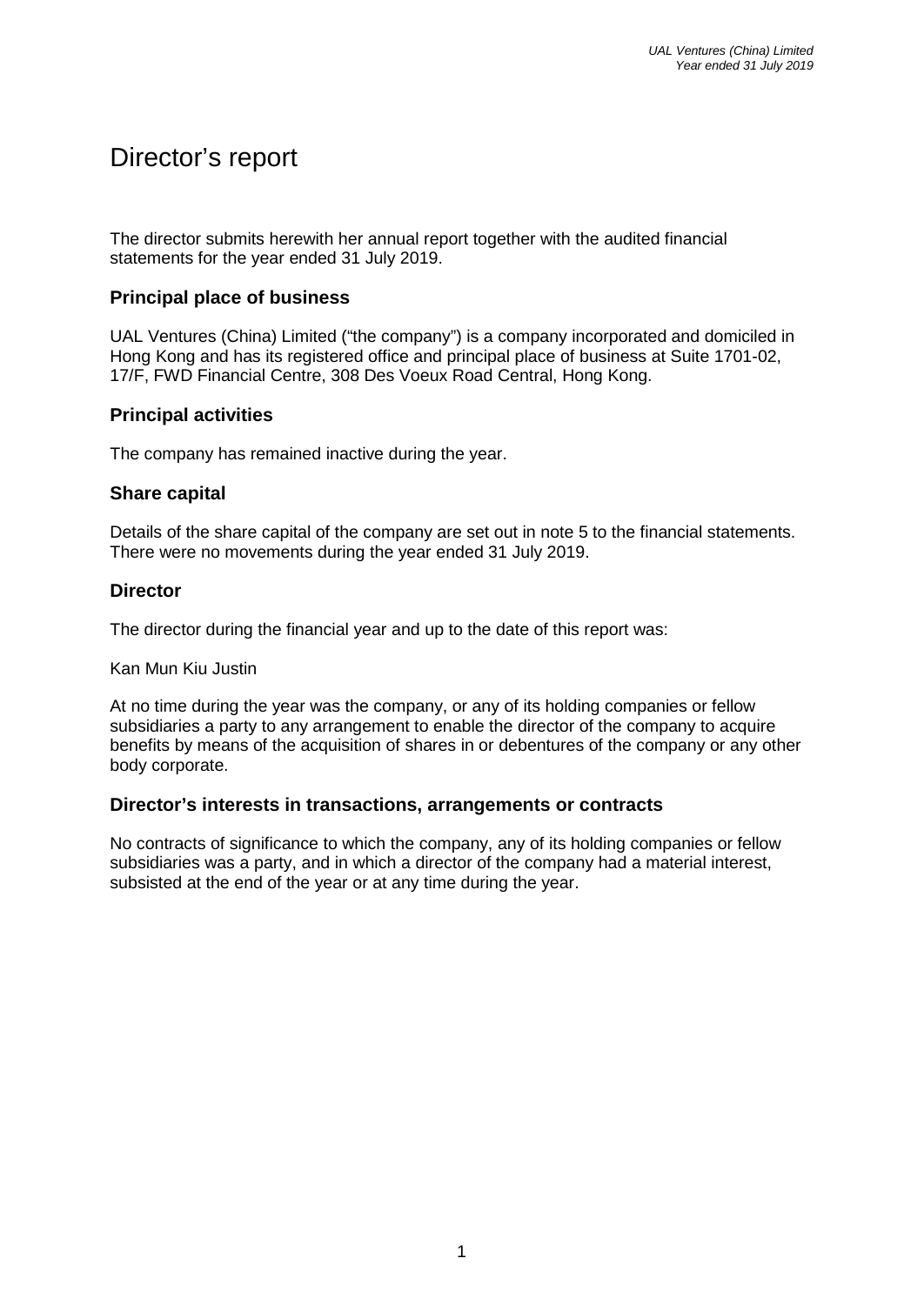# Statement of financial position at 31 July 2019<br>(Expressed in Hong Kong dollars)

|                                             | <b>Notes</b> | 2019<br>\$ | 2018<br>S |
|---------------------------------------------|--------------|------------|-----------|
| <b>Current liabilities</b>                  |              |            |           |
| Amounts due to a holding company            | 3            | 32,267     | 32,267    |
| Net current liabilities and net liabilities |              | (32, 267)  | (32, 267) |
| <b>Capital and reserve</b>                  |              |            |           |
| Share capital<br><b>Accumulated losses</b>  | 5            | (32, 268)  | (32, 268) |
| <b>Total deficit</b>                        |              | (32, 267)  | (32,267)  |

Approved and authorised for issue by the sole director on 20 November 2019.

Tropin Q

Kan Mun Kiu Justin **Director** 

The notes on page 3 to 7 form part of these financial statements.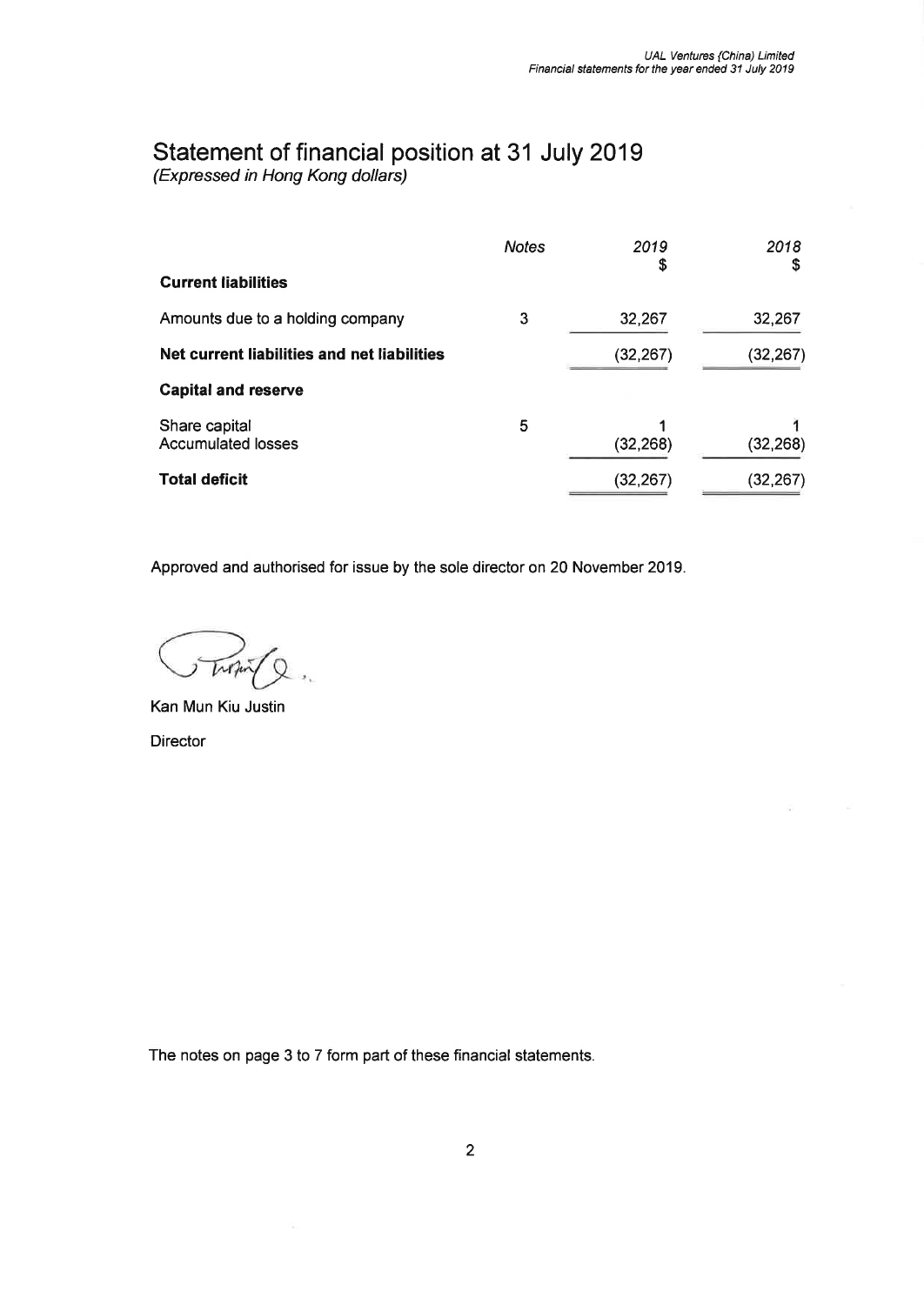# Notes to the financial statements

*(Expressed in Hong Kong dollars unless otherwise indicated)* 

## **1 Significant accounting policies**

#### *(a) Statement of compliance*

These financial statements have been prepared in accordance with all applicable Hong Kong Financial Reporting Standards ("HKFRSs"), which collective term includes all applicable individual Hong Kong Financial Reporting Standards, Hong Kong Accounting Standards ("HKASs") and Interpretations issued by the Hong Kong Institute of Certified Public Accountants ("HKICPA"), accounting principles generally accepted in Hong Kong and the requirements of the Hong Kong Companies Ordinance. Significant accounting policies adopted by the company are disclosed below.

The HKICPA has issued certain new and revised HKFRSs that are first effective or available for early adoption for the current accounting period of the company. The adoption of the new and revised HKFRSs has no significant impact on the financial statements of the company for the year ended 31 July 2019.

The company has not applied any new standard that is not yet effective for the current accounting period (see note 8).

#### *(b) Basis of preparation of the financial statements*

The measurement basis used in the preparation of the financial statements is the historical cost basis.

Notwithstanding that the company had net current liabilities and net liabilities of \$32,267 at 31 July 2019, these financial statements have been prepared on a going concern basis as the company's ultimate parent, University of the Arts London confirmed that it will not call upon the company to repay the amounts due to the parent within the next twelve months from the date of these financial statements.

The preparation of financial statements in conformity with HKFRSs requires management to make judgements, estimates and assumptions that affect the application of policies and reported amounts of assets, liabilities, income and expenses. The estimates and associated assumptions are based on historical experience and various other factors that are believed to be reasonable under the circumstances, the results of which form the basis of making the judgements about carrying values of assets and liabilities that are not readily apparent from other sources. Actual results may differ from these estimates.

The estimates and underlying assumptions are reviewed on an ongoing basis. Revisions to accounting estimates are recognised in the period in which the estimate is revised if the revision affects only that period, or in the period of the revision and future periods if the revision affects both current and future periods.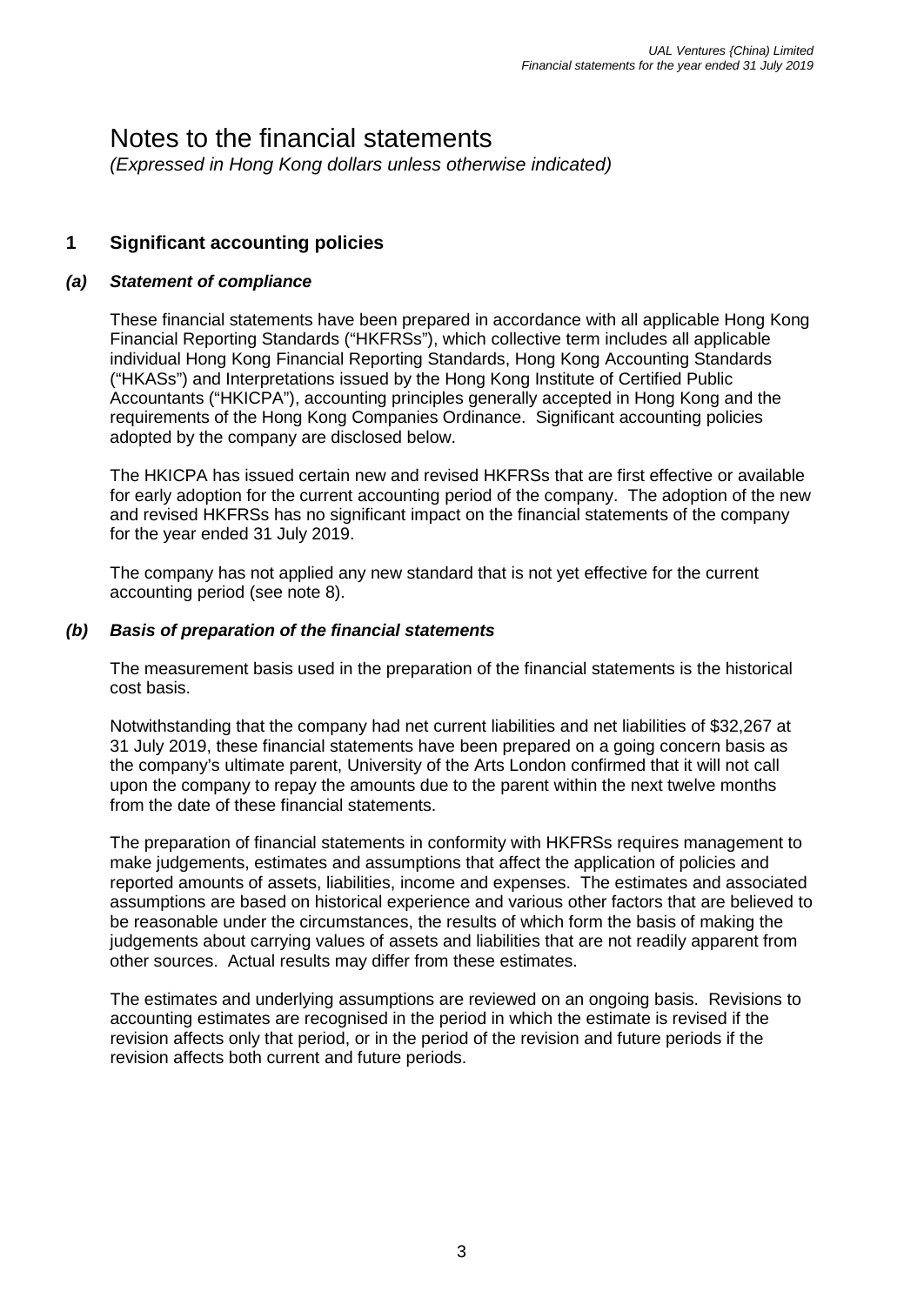# **1 Significant accounting policies (continued)**

#### *(c) Statement of profit or loss and other comprehensive income*

During the years ended 31 July 2019 and 2018, the company earned no income and all of its expenses, including audit fee of nil (2018: \$53,500) have been borne by the company's ultimate holding company which has waived its right of recovery thereof. Accordingly, no statement of profit or loss and other comprehensive income has been prepared.

#### *(d) Statement of changes in equity and cash flow statement*

There have been no change in equity and no cash and cash equivalents for the years ended 31 July 2019 and 2018. Accordingly, no statement of changes in equity and cash flow statement have been prepared.

#### *(e) Payables*

Payables are initially recognised at fair value and subsequently stated at amortised cost unless the effect of discounting would be immaterial, in which case they are stated at cost.

#### *(f) Income tax*

Current tax is the expected tax payable on the taxable income for the year, using tax rates enacted or substantively enacted at the end of the reporting period, and any adjustment to tax payable in respect of previous years.

Deferred tax assets and liabilities arise from deductible and taxable temporary differences respectively, being the differences between the carrying amounts of assets and liabilities for financial reporting purposes and their tax bases. Deferred tax assets also arise from unused tax losses and unused tax credits. Apart from differences which arise on initial recognition of assets and liabilities, all deferred tax liabilities, and all deferred tax assets to the extent that it is probable that future taxable profits will be available against which the asset can be utilised, are recognised.

#### *(g) Provisions and contingent liabilities*

Provisions are recognised for liabilities of uncertain timing or amount when the Company has a legal or constructive obligation arising as a result of a past event, it is probable that an outflow of economic benefits will be required to settle the obligation and a reliable estimate can be made. Where the time value of money is material, provisions are stated at the present value of the expenditure expected to settle the obligation.

Where it is not probable that an outflow of economic benefits will be required, or the amount cannot be estimated reliably, the obligation is disclosed as a contingent liability, unless the probability of outflow of economic benefits is remote. Possible obligations, whose existence will only be confirmed by the occurrence or non-occurrence of one or more future events are also disclosed as contingent liabilities unless the probability of outflow of economic benefits is remote.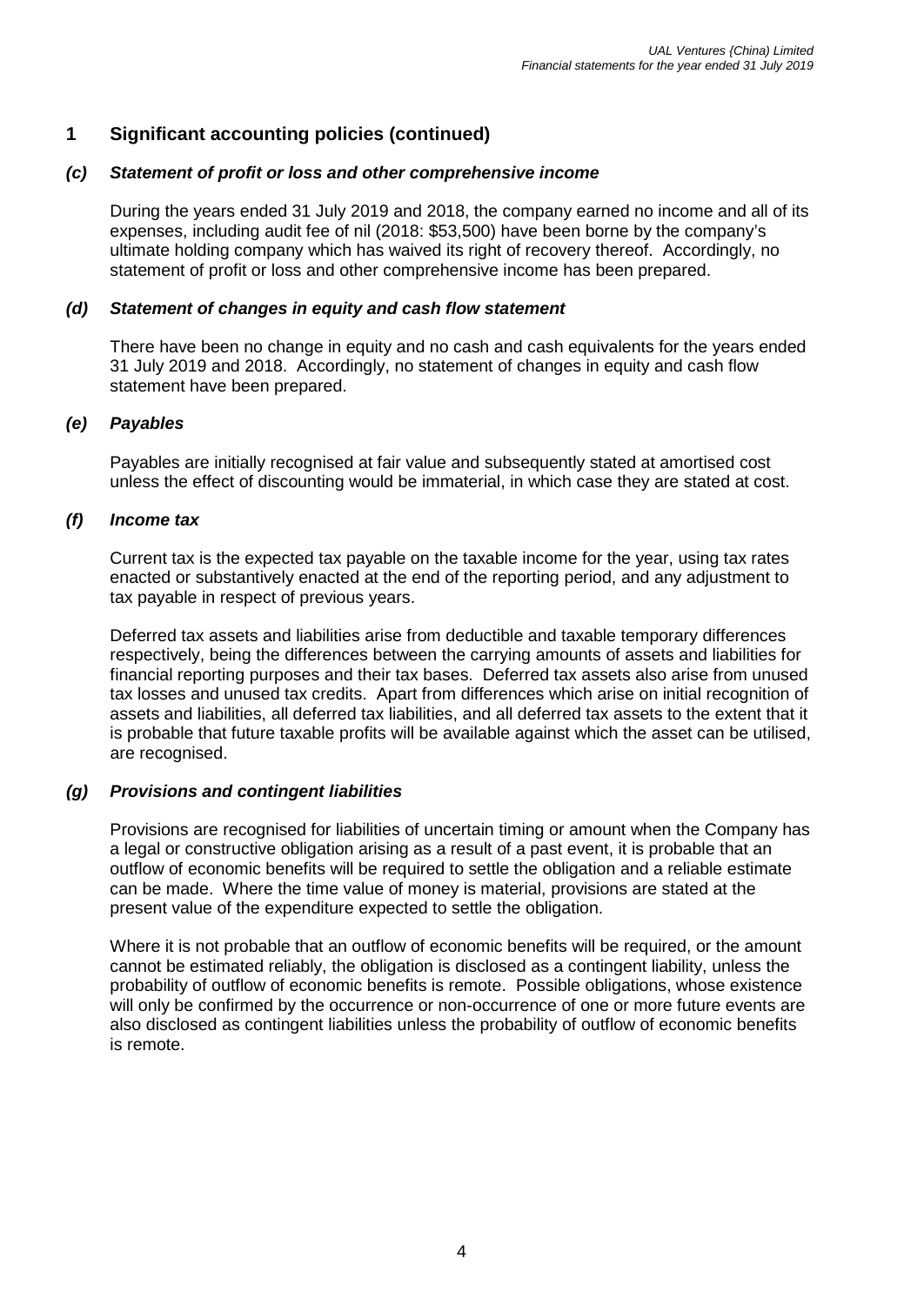# **1 Significant accounting policies (continued)**

#### *(h) Related parties*

- (a) A person, or a close member of that person's family, is related to the company if that person:
	- (i) has control or joint control over the company;
	- (ii) has significant influence over the company; or
	- (iii) is a member of the key management personnel of the company or the company's parent.
- (b) An entity is related to the company if any of the following conditions applies:
	- (i) The entity and the company are members of the same group (which means that each parent, subsidiary and fellow subsidiary is related to the others).
	- (ii) One entity is an associate or joint venture of the other entity (or an associate or joint venture of a member of a group of which the other entity is a member).
	- (iii) Both entities are joint ventures of the same third party.
	- (iv) One entity is a joint venture of a third entity and the other entity is an associate of the third entity.
	- (v) The entity is a post-employment benefit plan for the benefit of employees of either the company or an entity related to the company.
	- (vi) The entity is controlled or jointly controlled by a person identified in (a).
	- (vii) A person identified in (a)(i) has significant influence over the entity or is a member of the key management personnel of the entity (or of a parent of the entity).
	- (viii) The entity, or any member of a group of which it is a part, provides key management personnel services to the company or to the company's parent.

Close members of the family of a person are those family members who may be expected to influence, or be influenced by, that person in their dealings with the entity.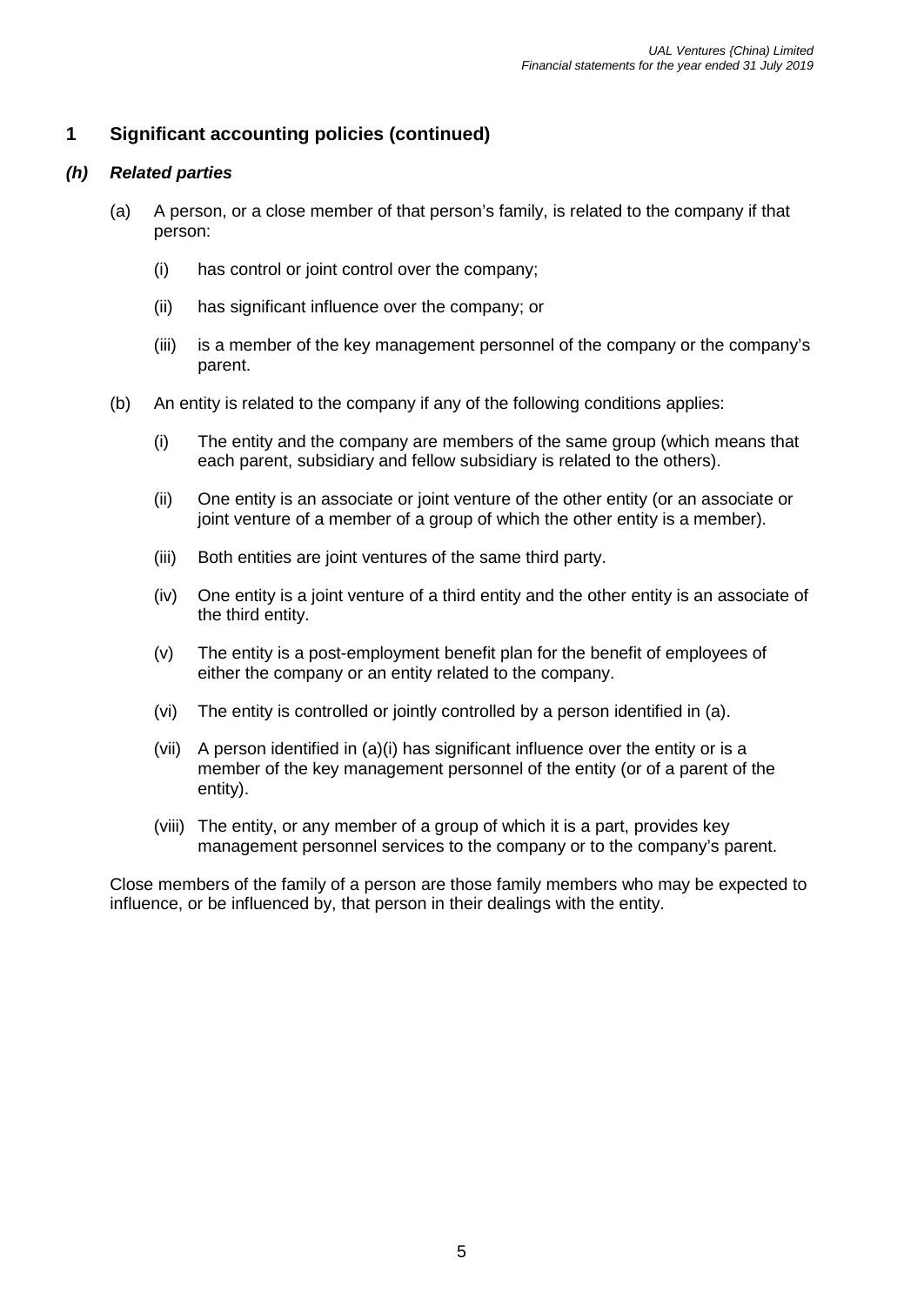## **2. Status of the company and income tax**

- *(a)* The company has remained inactive during the year.
- *(b)* No provision for Hong Kong Profits Tax has been made for the year ended 31 July 2019 (2018: nil) as the company had no assessable profits for the current year and prior year.

#### **3. Amounts due to a holding company**

The amounts due to a holding company are unsecured, interest-free and have no fixed terms of repayment.

#### **4. Director's emoluments**

No emoluments of any kind were paid to the sole director during the year ended 31 July 2019 (2018: nil) and therefore no director's emoluments are disclosed pursuant to section 383(1) of the Hong Kong Companies Ordinance and Part 2 of the Companies (Disclosure of Information about Benefits of Directors) Regulation.

#### **5. Share capital**

#### *(a) Issued share capital*

|                                       | 2019<br>No. of |        | 2018<br>No. of |        |
|---------------------------------------|----------------|--------|----------------|--------|
|                                       |                |        |                |        |
| Ordinary share, issued and fully paid | share          | Amount | share          | Amount |
| At 1 August and 31 July               |                |        |                |        |

In accordance with Section 135 of the Hong Kong Companies Ordinance, the ordinary share of the company does not have a par value.

The holder of ordinary share is entitled to receive dividends as declared from time to time and is entitled to one vote per share at meetings of the company. All ordinary shares rank equally with regard to the company's residual assets.

#### *(b) Capital management*

The company manages its capital to ensure that the company will meet its working capital requirements when considering required returns to shareholder and options available in relation to the balance of debt and deficit. The management reviews the capital structure and considers the cost of capital and risk associated with each. In view of this, where required, the company will balance its overall capital structure through the payment of dividends and issue of new shares as it sees fit and appropriate.